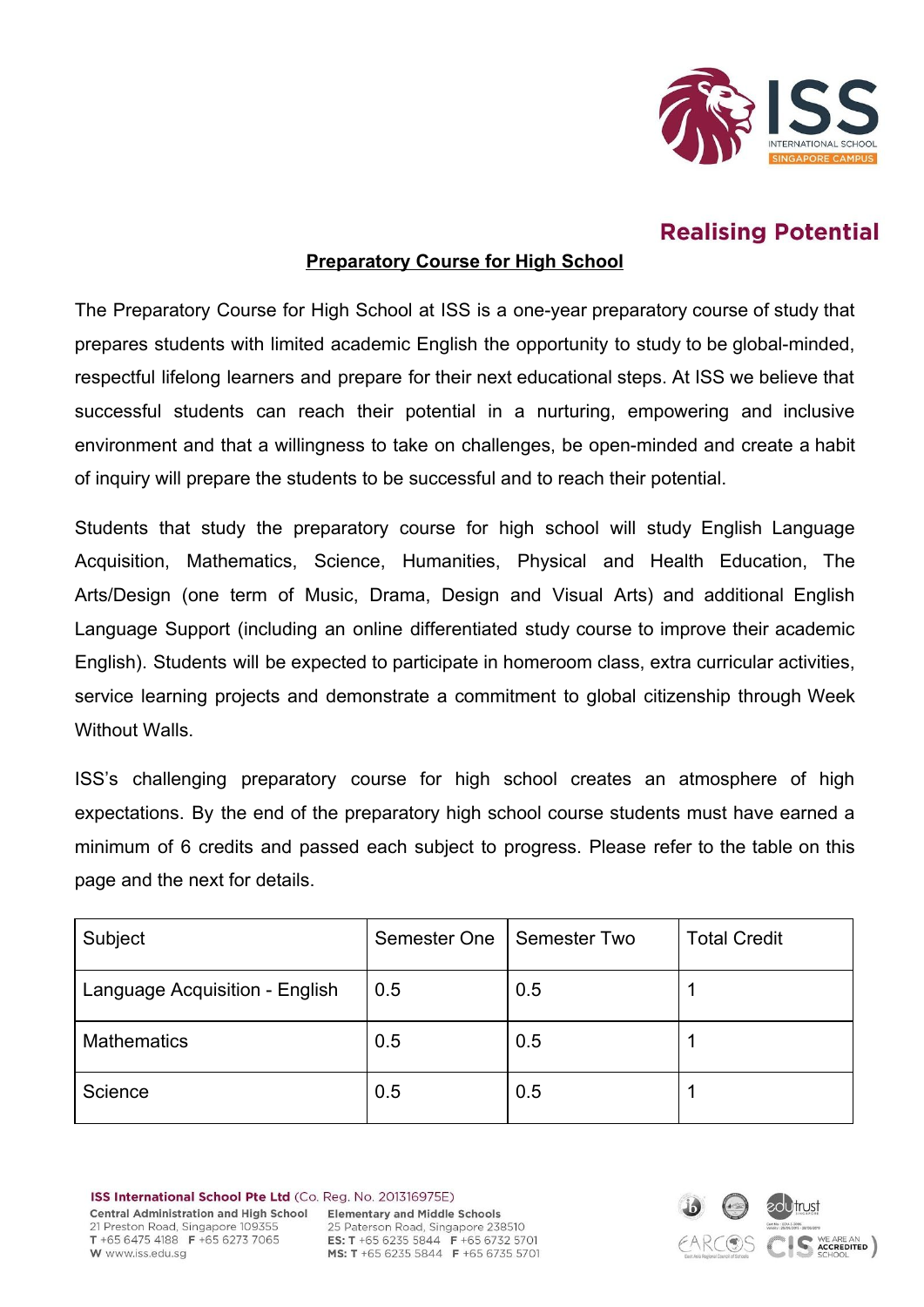| <b>Humanities</b>             | 0.5  | 0.5  |  |
|-------------------------------|------|------|--|
| The Arts                      |      |      |  |
| Drama                         | 0.25 |      |  |
| <b>Visual Art</b>             | 0.25 |      |  |
| <b>Music</b>                  |      | 0.25 |  |
| Design                        |      | 0.25 |  |
| Physical and Health Education | 0.5  | 0.5  |  |

Satisfactory completion of one service learning activity and one ECA each semester, along with 90% attendance each month leads to full credit rating and progression to the next grade.

Students who do not meet the attendance and service learning and ECA activity commitment may not be considered for progression to the next grade.

The course is taught by teachers specialised in accelerating English language learning. Teachers use specialised English language programmes that include diagnostic tools that pinpoint students' areas of need. Progress is carefully monitored throughout the programme so that students maximise their ability to quickly learn the skills and language necessary for entry into the MYP programme.

ISS is authorised by the International Baccalaureate Organization (IBO) to administer the IB Middle Years Programme in grades 9 and 10 and the Diploma Programme in grades 11 and 12. The opportunity to study these programmes requires students to score a WIDA 4 in all four components.

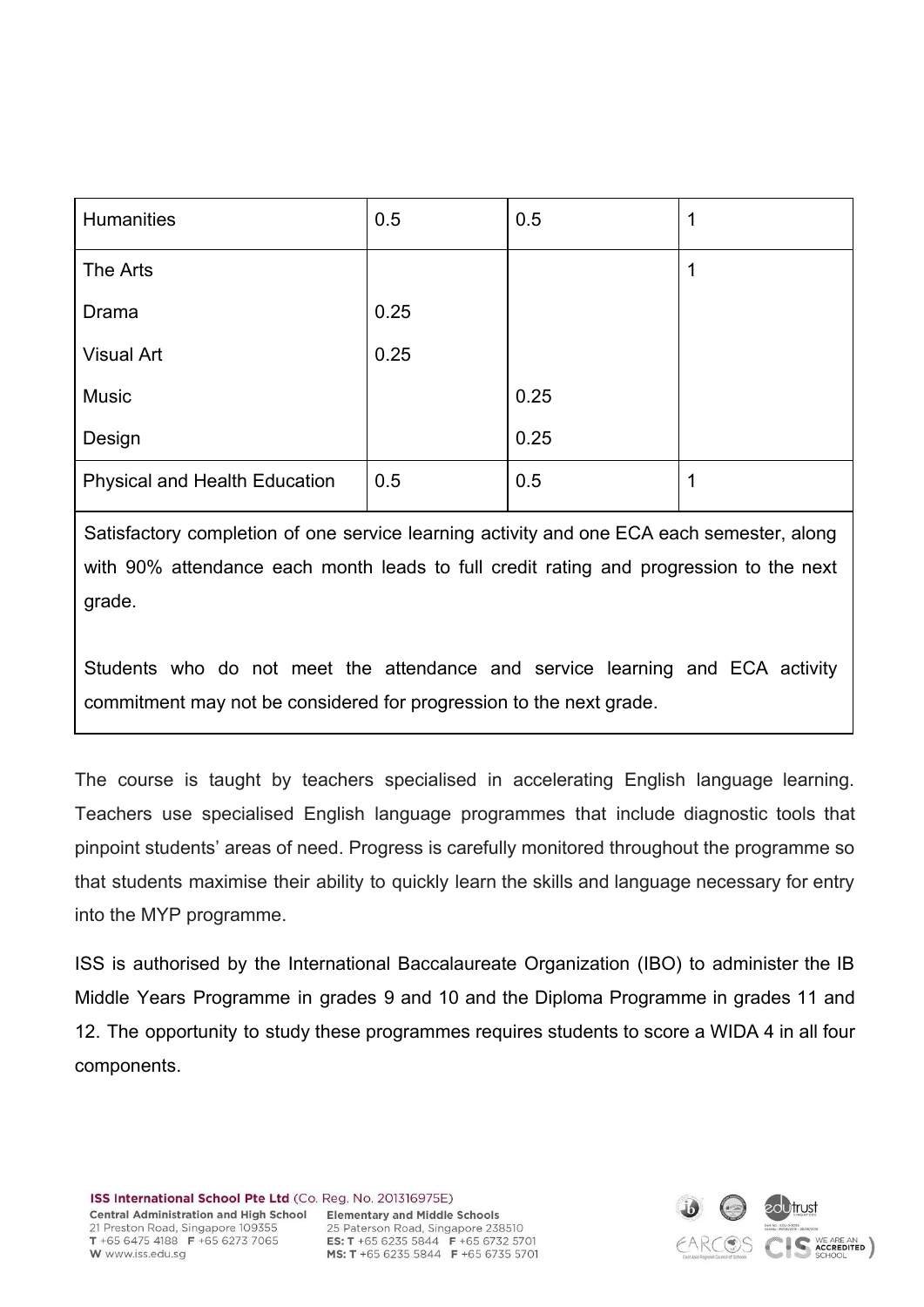ISS provides challenging pathways of studies for many of our students. On successful completion of the preparatory course for high school and satisfactory progression on their WIDA score will provide students pathways either into the MYP ESL Supported programme, the full MYP or ISS High School Diploma.

### **Course Outline**

# **English Language Acquisition**

Designed for students who are learning English as an additional language, this course uses communicative teaching and learning approaches to develop students' understanding and application of language skills including listening, viewing, speaking, writing and reading. The aims are to enable each student to use the English language effectively, to encourage integration with the English speaking community in Singapore, to encourage positive attitudes towards speakers of other languages, to provide a sound basis of communicative skills necessary for future study, work and leisure, to develop an appreciation of literature; to develop an understanding of the process of language learning and to develop curiosity and interest in and enjoyment of the English language.

### Phase 1 and 2

Phase 2 students are emergent communicators who focus on understanding and responding to written and spoken texts that are both easily understandable but conceptually challenging. They do this by sharing facts, opinions, feelings and ideas on a range of topics in familiar and unfamiliar situations. Everyday lessons include an emphasis on uninhibited fun communication, open-minded collaboration, and principled self-management and organisation. Topics studied include Singapore and Change, Personal and Cultural Expression, Conflict and Leadership, and Creativity with Personal Beliefs and Values.

# **English Language Support**

The ELS class is taught by an ESL teacher in a sheltered and nurturing environment so that

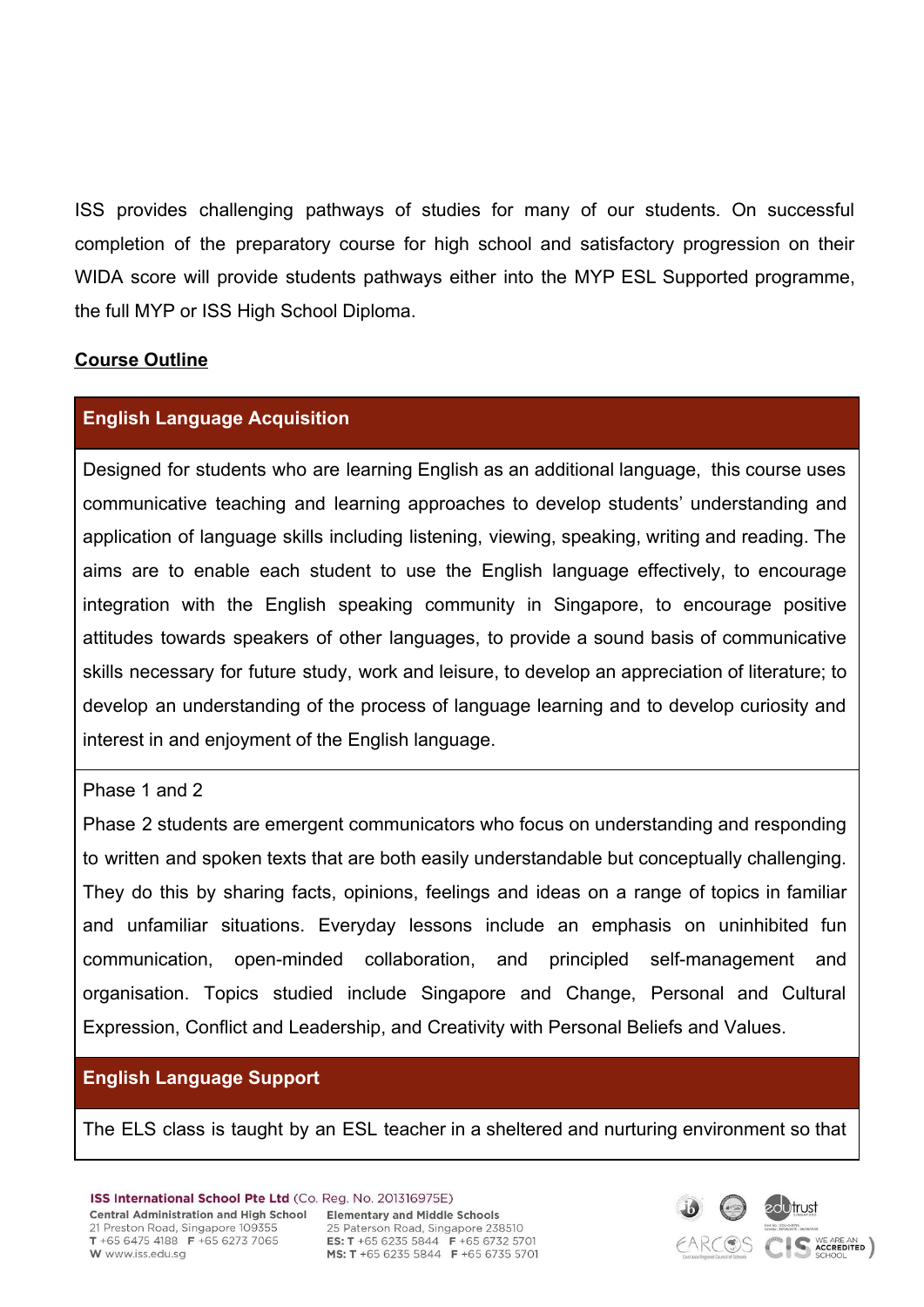students have the confidence to further develop their language skills in speaking, listening, reading, and writing. An emphasis is also placed on presentations, collaboration, and organisation. ELS class is also where students can consolidate any work or understanding from their other subjects, particularly, Science and Humanities. Students also participate in an online differentiated reading program to boost their literacy skills.

#### **Humanities**

The students deepen their understanding of the concepts of time, space and place by examining resource scarcity in the Water unit. The geographical meaning of processes is defined and explored in the Urban Environments Unit.

## **Science**

Students study plant and animal biology, chemical bonding and the periodic table, forces and energy.

### **Mathematics**

Students study Mathematics which aims to enhance their knowledge and techniques of Algebra, Geometry, Number and Data Handling. In particular, students deepen their understanding of algebraic skills through use of the Graphic Display Calculator. Students are provided with opportunities to explore, investigate and collaborate in various inquiry based tasks throughout the semesters.

# **Physical and Health Education**

Physical Education at ISS aims to develop key physical skills and processes that will serve students well throughout life, such as movement and coordination. Alongside this the curriculum has also been designed to emphasise the importance of participation in order to nurture a lifelong interest in physical activity and the benefits that it brings.